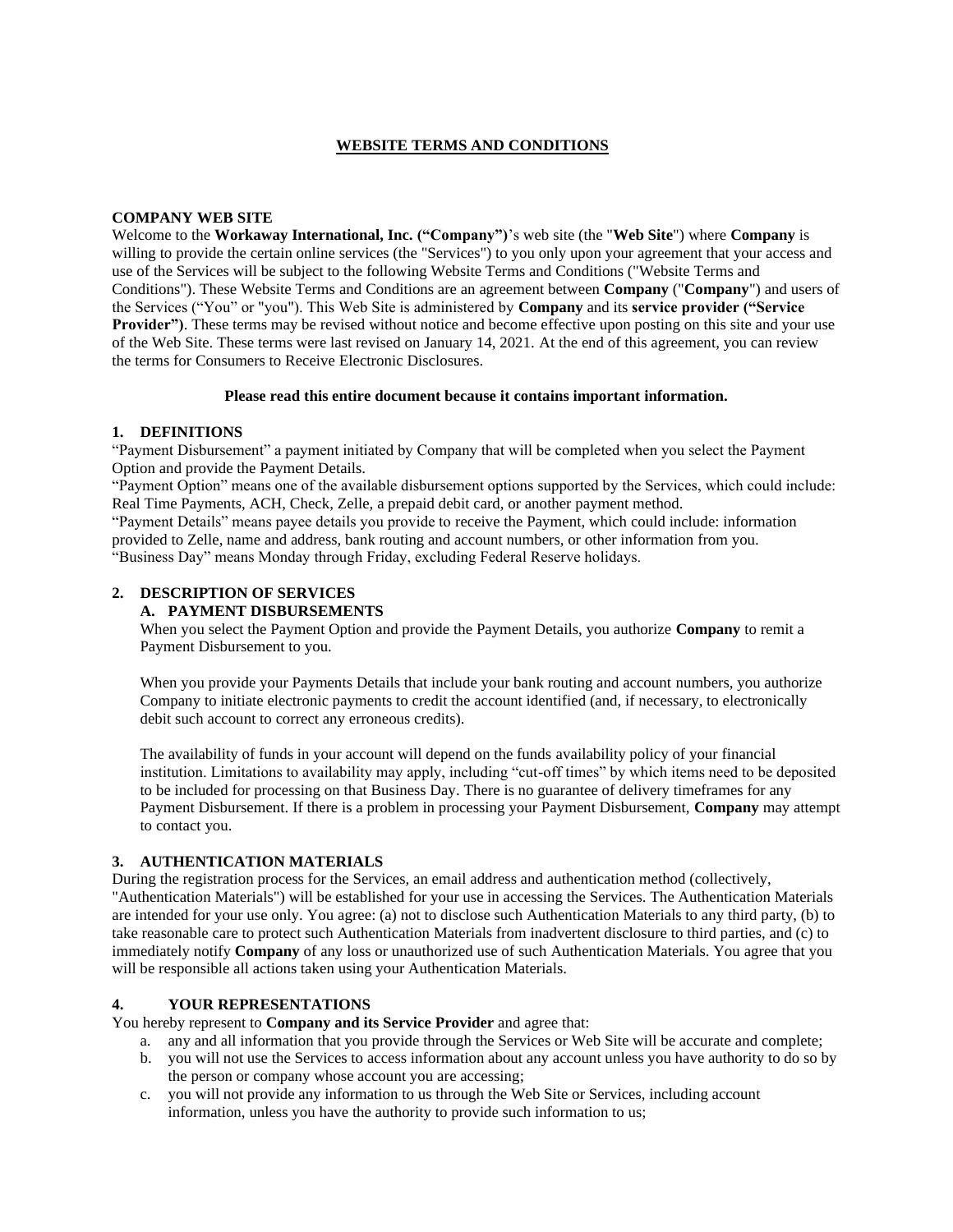- d. you will not use the Web Site or the Services for any illegal or improper purposes;
- e. you will not use:
	- i. any robot, spider, other automatic device to monitor or copy portions of the Web Site or Services or the content contained therein without **Company**'s prior written permission, or
	- ii. any device, software or routine to interfere with the proper working of the Web Site or Services;
- f. you will not download, reproduce, duplicate, copy or otherwise exploit any portion of the Web Site or Services for the purpose of sale, resale, or making other commercial use thereof, and
- g. **Company** may send you electronic correspondence describing changes to the Services and these Website Terms and Conditions.

#### **5. WARRANTY DISCLAIMERS**

You acknowledge and agree that the services and the **company** web site are provided on an "as is" and "as available" basis and that use of the services or the web site is at your sole risk. **Company and its service provider** make no warranty whatsoever about the services, its web site, the operation or availability of either, the accuracy of information provided on or through the services or web site, or the security of the services or web site. Moreover, **company and its service provider** expressly disclaim all warranties of any kind regarding the web site and the services, whether express or implied, including, but not limited to the implied warranties of merchantability, fitness for a particular purpose and non-infringement. **Company and its service provider** make no warranty that (a) the web site or services will meet your requirements, (b) access to the web site or services will be uninterrupted, timely, secure, or error-free, (c) transmission of data to and from the web site or services will be timely or error-free, or (d) the results that may be obtained from the use of the web site or services will be accurate or reliable. You agree that **company and its service provider** does not endorse or are responsible for the accuracy or reliability of any information, opinion, advice or statement on the services or this web site.

#### **6. LIMITATIONS OF LIABILITY**

You expressly understand and agree that **company and its service provider** shall not be liable for any direct, indirect, incidental, special, consequential or exemplary damages, including but not limited to, damages for loss of profits, goodwill, use, data or other intangible losses resulting from: (a) the use or the inability to use the web site or services; (b) the cost of procurement of substitute goods and services resulting from any data, information or services obtained or messages received or transactions entered into through or from the web site or services; (c) unauthorized access to or alteration of your transmissions or data; (d) statements or conduct of any third party on the web site or services; or (e) any other matter relating to the web site or services.

in no event shall company or service provider be liable for any other loss, injury, or damages, whether direct, indirect, special, incidental, consequential, or exemplary, including lost profits (even if advised of the possibility thereof) arising in any way out of your use of the services. Except as otherwise explicitly set forth herein, **company and service provider** specifically disclaim and you understand that **company and service provider** make no warranties or representations of any kind, expressed or implied and the same are hereby excluded from these terms and conditions and all transactions contemplated hereby.

If there is a situation where the company and/or service provider have liable to you, the entire lability of the company and its service provider under any cause of action available to you regarding the subject matter of this agreement, including but not limited to use of the service, or access to the web site, shall be limited to the lesser of: (i) the amount of the payment disbursement made to you; or (ii) ten u.s. Dollars (\$10). The foregoing shall constitute the **company and service provider's** entire possible liability to you related to the subject matter of these terms and conditions.

Some jurisdictions do not allow the limitation or exclusion of consequential, direct, indirect, or other damages in contracts or certain situations; any specific limitation that is prohibited by law will not apply, but all other terms, conditions and limitations shall remain in full force and effect.

## **7. INDEMNITY**

You agree to indemnify, defend and hold **Company and its Service Provider**, and their subsidiaries, affiliates, officers, members, agents or other partners, and employees, harmless from any claim or demand, including reasonable attorneys' fees, made by any third party due to or arising out of information you submit, post to or transmit through the Services, your use of the Services, your connection to the Services, your violation of these Website Terms and Conditions, or your violation of any rights of another.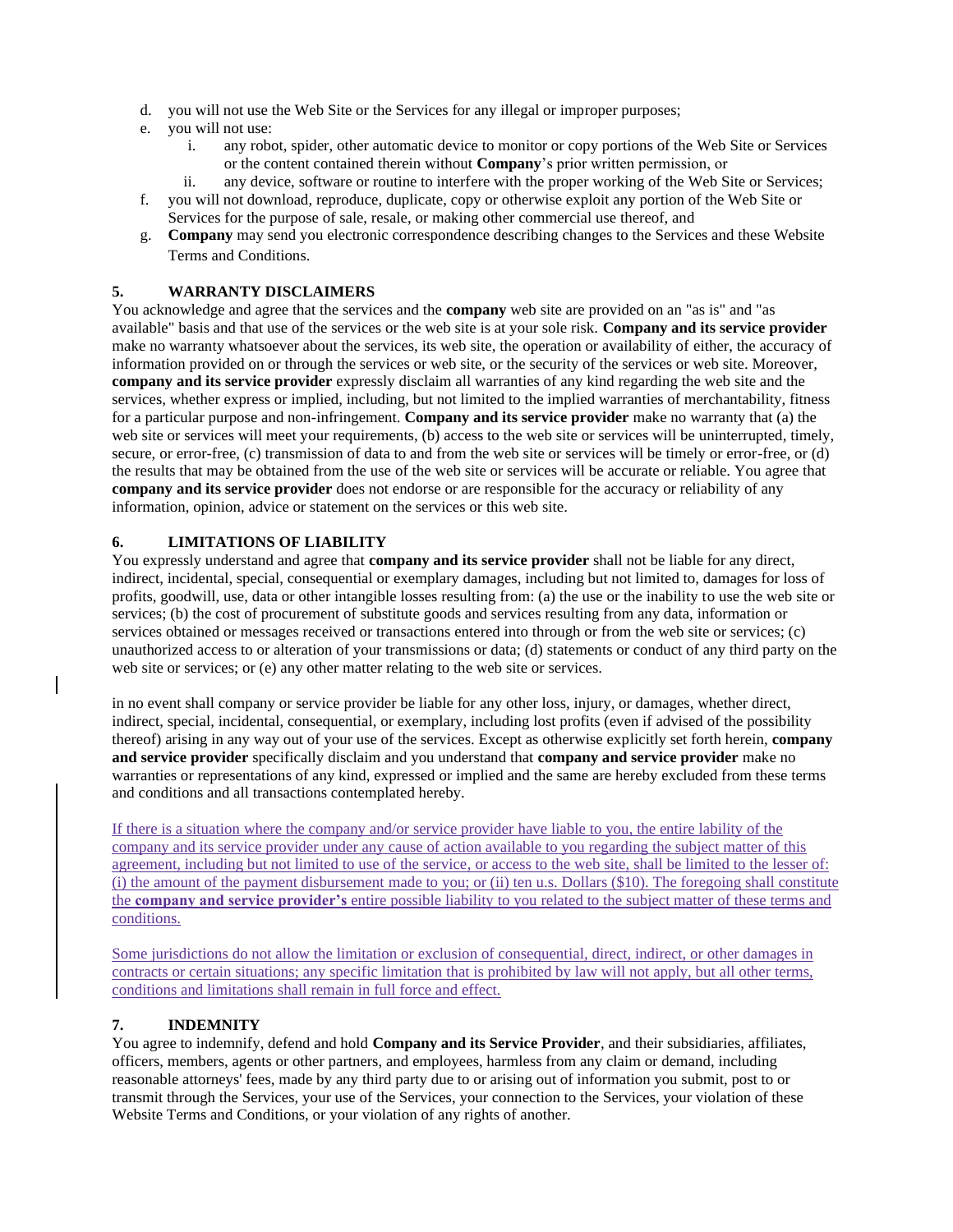**8. CONSENT FOR CONSUMER TO RECEIVE ELECTRONIC DISCLOSURES**. If you wish to use the Services, you agree that important information will be furnished to you electronically by **Company and its Service Provider**. You agree to receive all your disclosures and information related thereto (collectively "Communications") electronically rather than on paper. You agree that Company and its Service Provider shall electronically provide to you any disclosures and information related to this service. You must have the ability to print or download the information.

To receive the requested Communications electronically, you will need:

1. An active email address and Internet connection, along with a web-enabled device with an operating system capable of supporting items 2 and 3.

2. A current version\* of an Internet browser supported by the Services, which may include: Internet Explorer 11 or higher, Microsoft Edge (Windows 10), Safari, Firefox or Chrome.

3. Access to a printer or the ability to download information to keep copies for your records. You will also need a current version\* of a program that accurately reads and displays PDF files, such as Adobe Acrobat Reader.

\*By "current version", that means a version of the software that is currently being supported by its publisher and the Services.

**By accessing this website, you provide your consent to Company and its Service Provider to provide electronic Communications to you, as described in this form. You further affirm and confirm that you have the hardware and software described above, that you are able to receive and review electronic records, and that you have provided or will provide to us a current valid email account, to which, we may send you electronic Communications.** 

#### **9. OUR LIABILITY FOR FAILURE TO COMPLETE TRANSACTIONS**

**Company** will use commercially reasonable efforts to process your Payment Disbursement. However, **Company** shall incur no liability if a Payment Disbursement is not made in a timely manner or if it is unable to complete any Payment Disbursement because of the existence of any one or more of the following circumstances:

- You do not provide **Company** with all required information to complete the Payment Disbursement; or
- Circumstances over which **Company** has no control including, but not limited to large-scale technical malfunctions, including, but not limited to loss of access to the Internet or loss of access to the Federal Reserve System, prolonged outages of phone lines, electricity or similar infrastructure, acts of God, war, riot, civil disobedience or similar events of insurrection, governmental or court orders, regulatory or legislative changes by any local, state or federal governmental agency, strikes, work stoppages, or other similar occurrences or circumstances.

#### **10. RELIANCE ON THE INFORMATION FROM THE SERVICES**

While Company will exercise reasonable efforts to ensure the accuracy of information on our Web Site and accessible through the Services, you acknowledge and agree that your use of the Web Site or Services, and your reliance upon any data or information accessed using the Web Site or Services, is at your own risk. You agree to make and rely on your own independent investigation of the completeness, accuracy and suitability of any information, data, or analytical product available on the Web Site or Services before reliance thereon.

## **11. SUBMISSIONS**

Comments, suggestions and questions about the Web Site or Services can be provided to Company. **Company** does not, however, desire that you send, post or upload any information that is confidential or proprietary to you or to any other person or company. By submitting comments, messages, suggestions, ideas, concepts or other information (collectively, "Materials") to **Company**, you thereby (a) represent and warrant that such information is not confidential or proprietary to your or to any other person and (b) grant **Company** and its affiliates an irrevocable, perpetual, royalty-free, non-exclusive, unrestricted, worldwide license to: use, copy, publish, transmit, perform and display the Materials for any purpose; create derivative works from such Materials; and implement and use the Materials and any suggestions, concepts or ideas contained therein without compensation to you. Furthermore, you agree that **Company** is not responsible for the confidentiality of the Materials that you send through the Web Site or the Services.